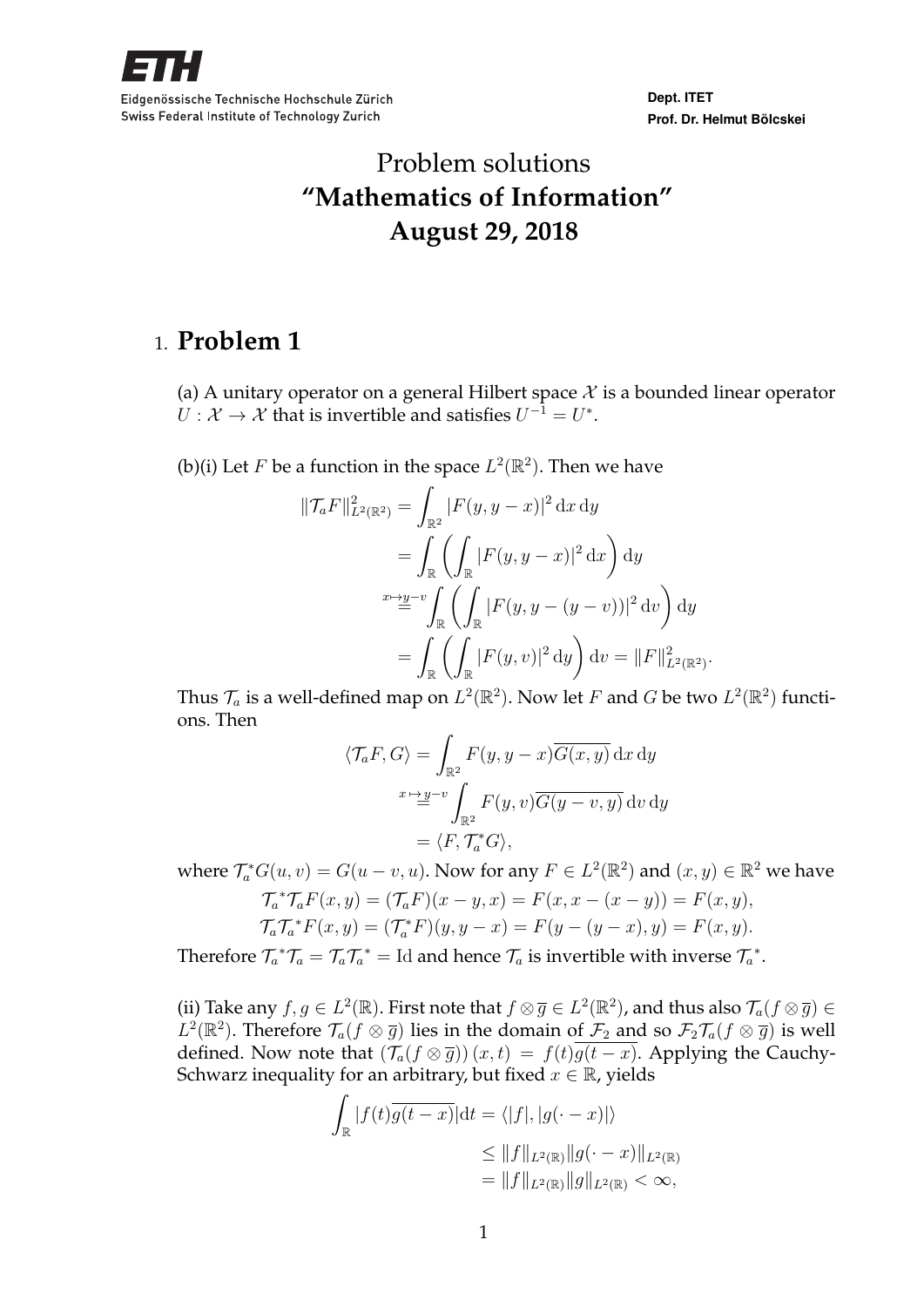where in the last step we used  $f, g \in L^2(\mathbb{R})$ . Therefore  $(\mathcal{T}_a(f \otimes \overline{g})) (x, \cdot) \in L^1(\mathbb{R})$ , for all  $x \in \mathbb{R}$ , and thus the partial Fourier transform formula applies to  $\mathcal{T}_a(f \otimes \overline{g})$ . Finally, for any  $(x,\omega)\in\mathbb{R}^2$  we have

$$
\mathcal{F}_2 \mathcal{T}_a(f \otimes \overline{g})(x,\omega) = \int_{\mathbb{R}} \left( \mathcal{T}_a(f \otimes \overline{g}) \right)(x,t) e^{-2\pi i \omega t} dt
$$
  
= 
$$
\int_{\mathbb{R}} f(t) \overline{g(t-x)} e^{-2\pi i \omega t} dt = (V_g f)(x,\omega),
$$

as desired.

(c) Now,  $V_g f \in L^2(\mathbb{R}^2)$  for  $f, g \in L^2(\mathbb{R})$  follows since  $f \otimes \overline{g} \in L^2(\mathbb{R}^2)$  for such  $f$  and g, and  $\mathcal{T}_a$  and  $\mathcal{F}_2$  are well-defined operators mapping  $L^2(\mathbb{R}^2)$  functions to  $L^2(\mathbb{R}^2)$ functions. Since  $\mathcal{T}_a$  and  $\mathcal{F}_2$  are unitary, we have

$$
\langle V_{g_1} f_1, V_{g_2} f_2 \rangle = \langle \mathcal{F}_2 \mathcal{T}_a(f_1 \otimes \overline{g_1}), \mathcal{F}_2 \mathcal{T}_a(f_2 \otimes \overline{g_2}) \rangle
$$
  
\n
$$
= \langle \mathcal{T}_a(f_1 \otimes \overline{g_1}), \mathcal{T}_a(f_2 \otimes \overline{g_2}) \rangle
$$
  
\n
$$
= \langle f_1 \otimes \overline{g_1}, f_2 \otimes \overline{g_2} \rangle
$$
  
\n
$$
= \langle f_1, f_2 \rangle \overline{\langle g_1, g_2 \rangle},
$$

for all  $f_1, f_2, g_1, g_2 \in L^2(\mathbb{R})$ .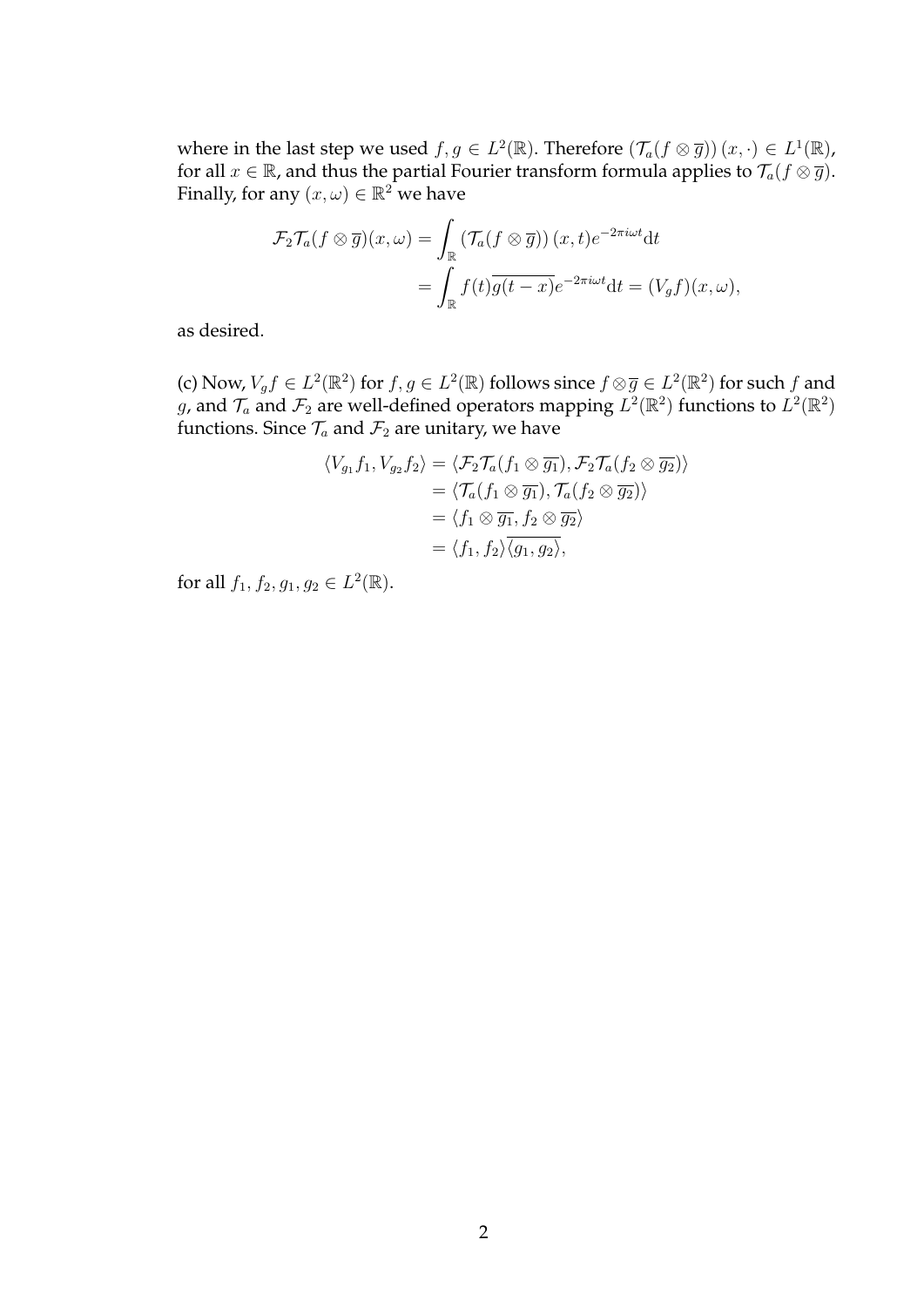# **Problem 2**

 $(a)(i)$ 



(ii) It is sufficient to verify that  $\sum_{n\in\mathbb{Z}}|\hat{\varphi}(\xi+n)|^2=1$ , for all  $\xi\in\mathbb{R}$ . Due to the 1-periodicity of  $\sum_{n\in\mathbb{Z}}|\hat{\varphi}(\xi+n)|^2$ , it suffices to verify this on an interval of length 1, for instance  $[-\frac{1}{3}]$  $\frac{1}{3}, \frac{2}{3}$  $\frac{2}{3}$ ]. Equality clearly holds when  $\xi \in [-\frac{1}{3}]$  $\frac{1}{3}, \frac{1}{3}$  $\frac{1}{3}$ , as in this case one summand evaluates to 1, and all the remaining ones evaluate to 0. When  $\xi \in [\frac{1}{3}]$  $\frac{1}{3}, \frac{2}{3}$  $\frac{2}{3}$ , we have

$$
\sum_{n\in\mathbb{Z}} |\hat{\varphi}(\xi+n)|^2 = \cos^2\left(\frac{\pi}{2}(3\xi-1)\right) + \cos^2\left(\frac{\pi}{2}(3(1-\xi)-1)\right)^2
$$

$$
= \sin^2\left(\frac{3\pi}{2}\xi\right) + \cos^2\left(\frac{3\pi}{2}\xi\right) = 1,
$$
 (1)

as desired.

(b)(i) First calculate

$$
\widehat{\varphi_{j,k}}(\xi) = \int_{\mathbb{R}} 2^{\frac{j}{2}} \varphi(2^j x - k) e^{-2\pi i \xi x} dx
$$
  

$$
x \mapsto 2^{-j} (y+k) \int_{\mathbb{R}} 2^{\frac{j}{2}} \varphi(y) e^{-2\pi i \xi 2^{-j} y} e^{-2\pi i \xi 2^{-j} k} 2^{-j} dy
$$
  

$$
= 2^{-\frac{j}{2}} e^{\frac{-2\pi i \xi k}{2^j}} \int_{\mathbb{R}} \varphi(y) e^{-2\pi i (\frac{\xi}{2^j}) y} dy
$$
  

$$
= 2^{-\frac{j}{2}} \hat{\varphi} (\frac{\xi}{2^j}) e^{\frac{-2\pi i \xi k}{2^j}}.
$$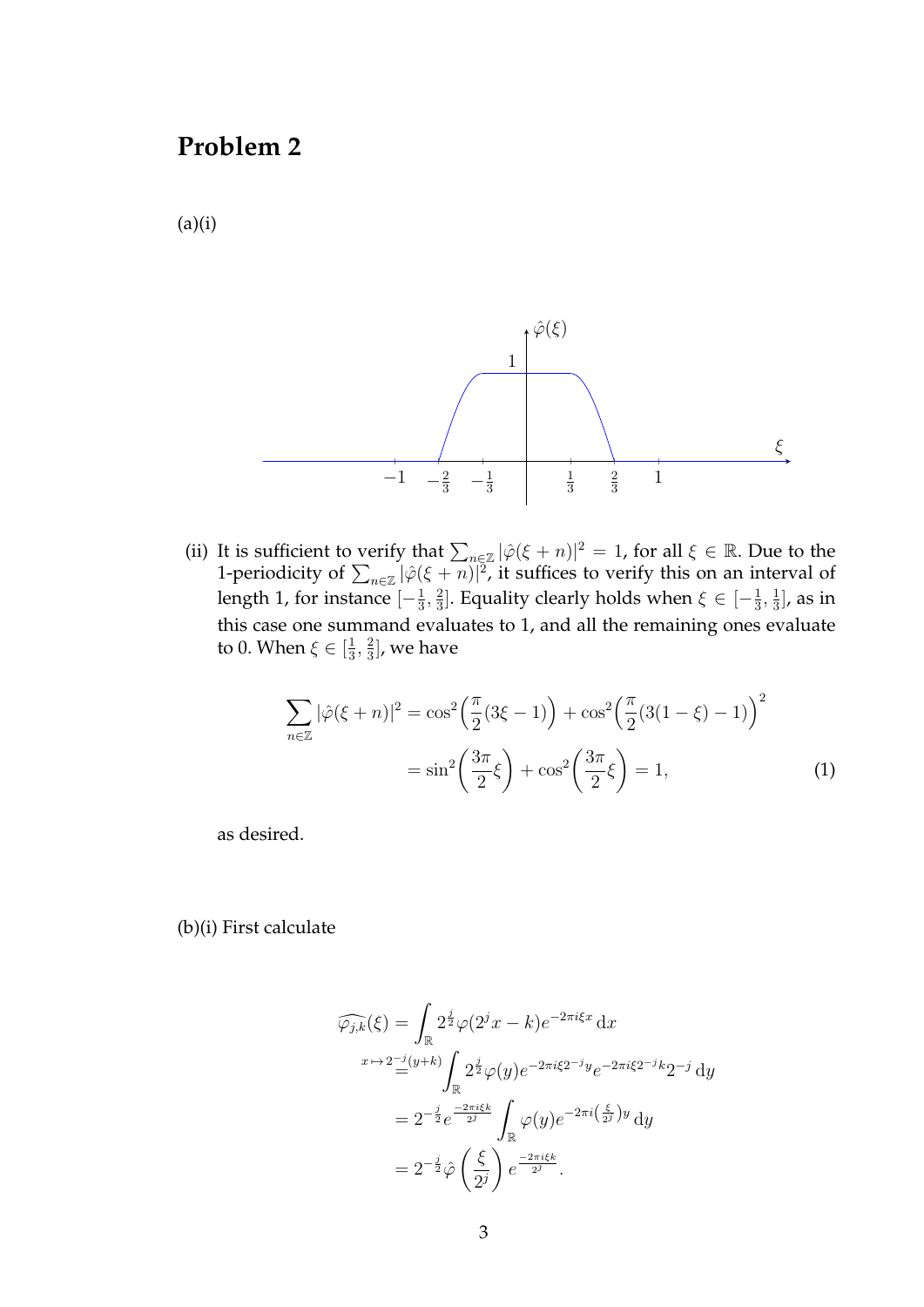Now we have

$$
||P_{V_j}f||_{L^2(\mathbb{R})}^2 + ||P_{V_j}(f(\cdot - 2^{-(j+1)}))||_{L^2(\mathbb{R})}^2 =
$$
  
= 
$$
\sum_{k \in \mathbb{Z}} \left| \int_{\mathbb{R}} f(x) \cdot \overline{\varphi_{j,k}(x)} dx \right|^2 + \sum_{k \in \mathbb{Z}} \left| \int_{\mathbb{R}} f(x - 2^{-(j+1)}) \cdot \overline{\varphi_{j,k}(x)} dx \right|^2
$$
  
= 
$$
\sum_{k \in \mathbb{Z}} \left| \int_{\mathbb{R}} \hat{f}(\xi) \cdot 2^{-\frac{j}{2}} \hat{\varphi} \left( \frac{\xi}{2^j} \right) e^{\frac{2\pi i \xi k}{2^j}} d\xi \right|^2 + \sum_{k \in \mathbb{Z}} \left| \int_{\mathbb{R}} \hat{f}(\xi) e^{-\frac{2\pi i \xi}{2^{j+1}}} \cdot 2^{-\frac{j}{2}} \hat{\varphi} \left( \frac{\xi}{2^j} \right) e^{\frac{2\pi i \xi k}{2^j}} d\xi \right|^2
$$
(2)

$$
\sum_{\substack{m \in \mathbb{Z} \\ m \text{ even}}}^{k=m/2} \left\{ \left| \int_{\mathbb{R}} \hat{f}(\xi) \cdot 2^{-\frac{j}{2}} \hat{\varphi} \left( \frac{\xi}{2^j} \right) e^{\frac{2\pi i \xi m}{2^{j+1}}} d\xi \right|^2 + \left| \int_{\mathbb{R}} \hat{f}(\xi) 2^{-\frac{j}{2}} \hat{\varphi} \left( \frac{\xi}{2^j} \right) e^{\frac{2\pi i \xi (m-1)}{2^{j+1}}} d\xi \right|^2 \right\}
$$

$$
=\sum_{m\in\mathbb{Z}}\left|\int_{\mathbb{R}}\hat{f}(\xi)\hat{\varphi}\left(\frac{\xi}{2^j}\right)2^{-\frac{j}{2}}e^{\frac{2\pi i\xi m}{2^j+1}}d\xi\right|^2\tag{3}
$$

$$
=\sum_{m\in\mathbb{Z}}\left|\int_{-2^j}^{2^j}\hat{f}(\xi)\hat{\varphi}\left(\frac{\xi}{2^j}\right)2^{\frac{1}{2}}2^{-\frac{j+1}{2}}e^{\frac{2\pi i\xi m}{2^{j+1}}}\mathrm{d}\xi\right|^2\tag{4}
$$

$$
=2\left\|\hat{\varphi}(2^{-j}\cdot)\hat{f}\right\|_{L^{2}([-2^{j},2^{j}])}^{2}
$$
\n(5)

$$
=2\left\|\hat{\varphi}(2^{-j}\cdot)\hat{f}\right\|_{L^2(\mathbb{R})}^2,\tag{6}
$$

where we used the Plancherel identity in (2), (4) and (6) hold since  $\mathrm{supp}\, \hat{\varphi}(2^{-j}\, \cdot\, )\subset [-2^j,2^j]$ , and (5) follows since  $\{e_m(\xi)=2^{-\frac{j+1}{2}}e^{-\frac{2\pi i \xi m}{2^{j+1}}} : m \in \mathbb{Z}\}$  is an orthonormal basis for  $L^2([-2^j, 2^j])$ .

(ii) Since  $\|\hat{\varphi}(2^{-j}\cdot)\hat{f} - \hat{f}\|_{L^2(\mathbb{R}^2)} \to 0$  as  $j \to \infty$ , we have  $\lim_{j\to\infty} \|\hat{\varphi}(2^{-j}\cdot)\hat{f}\|_{L^2(\mathbb{R})} =$  $\|\hat{f}\|_{L^2(\mathbb{R})} = \|f\|_{L^2(\mathbb{R})}$ . Now we have

$$
\liminf_{j \to \infty} ||P_{V_j} f||_{L^2(\mathbb{R})}^2 = \liminf_{j \to \infty} \left[ 2||\hat{\varphi}(2^{-j} \cdot) \hat{f}||_{L^2(\mathbb{R})}^2 - ||P_{V_j}(f(\cdot - 2^{-(j+1)}))||_{L^2(\mathbb{R})}^2 \right]
$$
  
\n
$$
= 2||f||_{L^2(\mathbb{R})}^2 - \limsup_{j \to \infty} ||P_{V_j} f(\cdot - 2^{-(j+1)})||_{L^2(\mathbb{R})}^2
$$
  
\n
$$
\ge 2||f||_{L^2(\mathbb{R})}^2 - \limsup_{j \to \infty} ||f(\cdot - 2^{-(j+1)})||_{L^2(\mathbb{R})}^2
$$
  
\n
$$
= 2||f||_{L^2(\mathbb{R})}^2 - \limsup_{j \to \infty} ||f||_{L^2(\mathbb{R})}^2
$$
  
\n
$$
= ||f||_{L^2(\mathbb{R})}^2,
$$
  
\n(7)

where in (7) we used the fact that projections are norm-bounded by 1. On the other hand  $||P_{V_j}f||_{L^2(\mathbb{R})}\leq ||f||_{L^2(\mathbb{R})}$  for all  $j\in\mathbb{Z}$ , so  $||P_{V_j}f||_{L^2(\mathbb{R})}\to ||f||_{L^2(\mathbb{R})}$  as  $j \to \infty$ . We can now finally deduce

$$
||f - P_{V_j}f||_{L^2(\mathbb{R})}^2 = ||f||_{L^2(\mathbb{R})}^2 - \underbrace{\langle f - P_{V_j}f, P_{V_j}f \rangle}_{=0} - ||P_{V_j}f||_{L^2(\mathbb{R})}^2 \to 0, \text{ as } j \to \infty,
$$
\n(8)

where  $\langle f - P_{V_j} f , P_{V_j} f \rangle = 0$  follows by the properties  ${P_{V_j}}^2 = P_{V_j}$  and  $P_{V_j}^* = P_{V_j}.$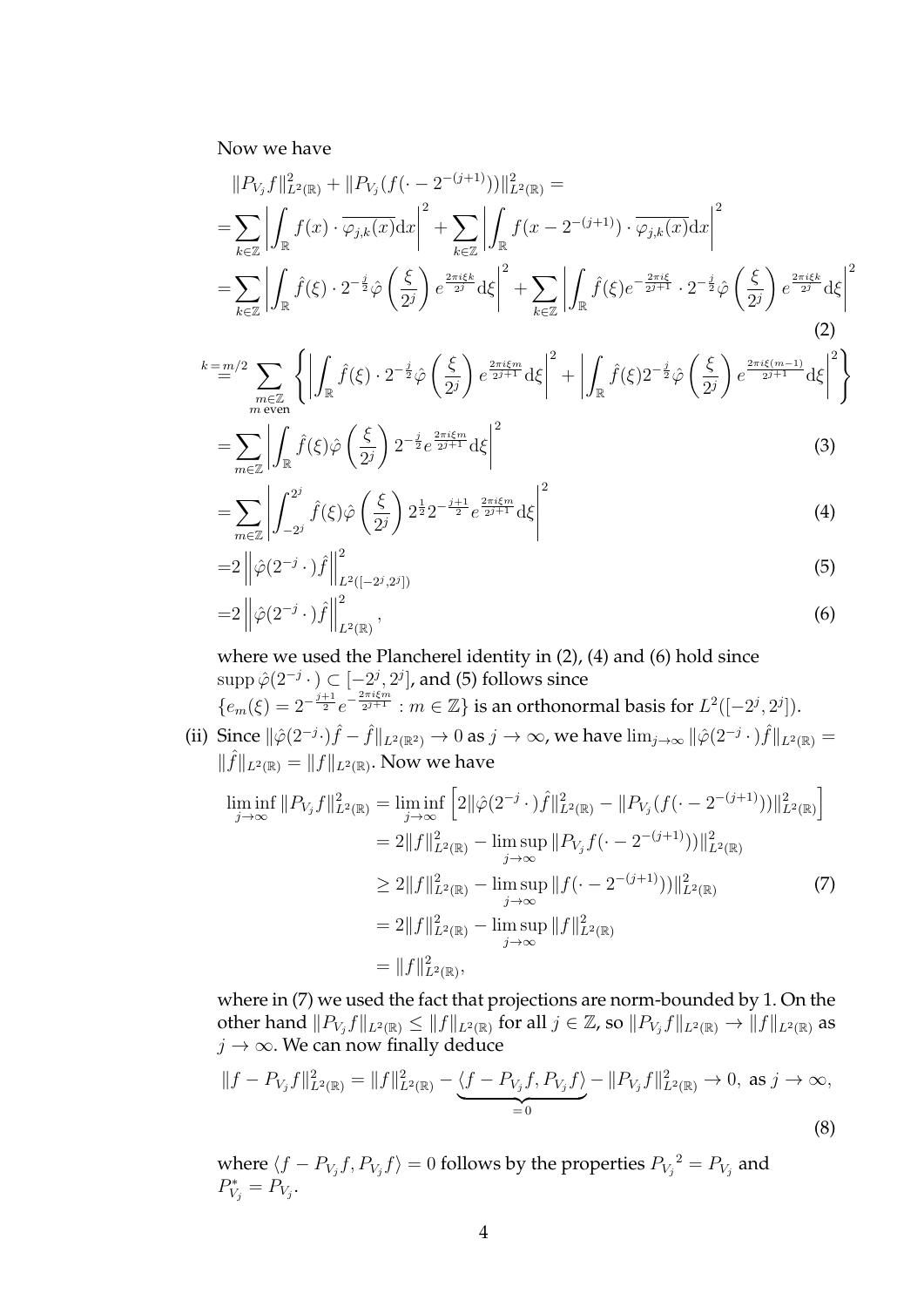(iii) We have

$$
||P_{V_j}f||_{L^2(\mathbb{R})}^2 \le ||P_{V_j}f||_{L^2(\mathbb{R})}^2 + ||P_{V_j}(f(\cdot - 2^{-(j+1)}))||_{L^2(\mathbb{R})}^2
$$
  
=  $2||\hat{\varphi}(2^{-j} \cdot)\hat{f}||_{L^2(\mathbb{R})}^2 \to 0 \text{ as } j \to -\infty,$  (9)

where the last step follows from the assumption in the problem statement.

(c) We verify the four conditions in the definition of the multiresolution approximation:

- (I) Let  $f \in \bigcap_{j\in \mathbb{Z}} V_j$ , i.e.,  $f \in V_j$  for all  $j \in \mathbb{Z}$ . Then  $f = P_{V_j} f$  for all  $j \in \mathbb{Z}$ , so by (b)(iii) we have  $\|f\|_{L^2(\mathbb{R})} = \|P_{V_j}f\|_{L^2(\mathbb{R})} \to 0$  as  $j\to -\infty$ , and hence  $||f||_{L^2(\mathbb{R})} = 0$ . Therefore  $\bigcap_{j \in \mathbb{Z}} V_j = 0$ , which implies  $f = 0$ . Now, let  $f \in L^2(\mathbb{R})$  be arbitrary. Then by (b)(ii) we have that for any  $\epsilon > 0$  we can find a  $j_\epsilon\in\mathbb{Z}$  such that  $\|f-P_{V_{j_\epsilon}}f\|_{L^2(\mathbb{R})}<\epsilon.$  Since  $P_{V_{j_\epsilon}}f\in V_{j_\epsilon}\subset\bigcup_{j\in\mathbb{Z}}V_j$ , and  $\epsilon$  was arbitrary, we deduce that  $\bigcup_{j\in\mathbb{Z}}V_j$  is dense in  $L^2(\mathbb{R}).$
- (II) Let  $f \in L^2(\mathbb{R})$ . By definition of  $V_j$ , we have  $f \in V_j$  if and only if  $f(2^{-j} \cdot) \in V_0$ . But  $f(2^{-j} \cdot) = f(2^{-(j+1)}(2 \cdot))$ , so  $f \in V_j$  is equivalent to  $f(2^{-(j+1)}(2 \cdot)) \in V_0$ . Now, by definition of  $V_{j+1}$ , we see that  $f(2^{-(j+1)}(2\cdot)) \in V_0$  is equivalent to  $f(2 \cdot) \in V_{j+1}$ . Therefore, we have shown that  $f \in V_j$  if and only if  $f(2 \cdot) \in$  $V_{i+1}$ .
- (III) Since  $\{\varphi(\cdot k) : k \in \mathbb{Z}\}\$ is an orthonormal basis for  $V_0$ , we can expand an arbitrary  $f \in V_0$  according to

$$
f = \sum_{l \in \mathbb{Z}} a_l \, \varphi(\cdot - l),
$$

for some  $\{a_l\}_{l\in\mathbb{Z}}\in \ell^2(\mathbb{Z})$ . Then, we have

$$
f(\cdot - k) = \sum_{l \in \mathbb{Z}} a_l \, \varphi(\cdot - k - l) \stackrel{l \mapsto l + k}{=} \sum_{l \in \mathbb{Z}} a_{l + k} \, \varphi(\cdot - l),
$$

and so  $f(-k) \in V_0$ , for all  $k \in \mathbb{Z}$  and  $f \in V_0$ .

(IV) Since  $\{\varphi(\cdot - k) : k \in \mathbb{Z}\}\$  is an orthonormal basis for  $V_0$ , it is, in particular, a Riesz basis for  $V_0$ .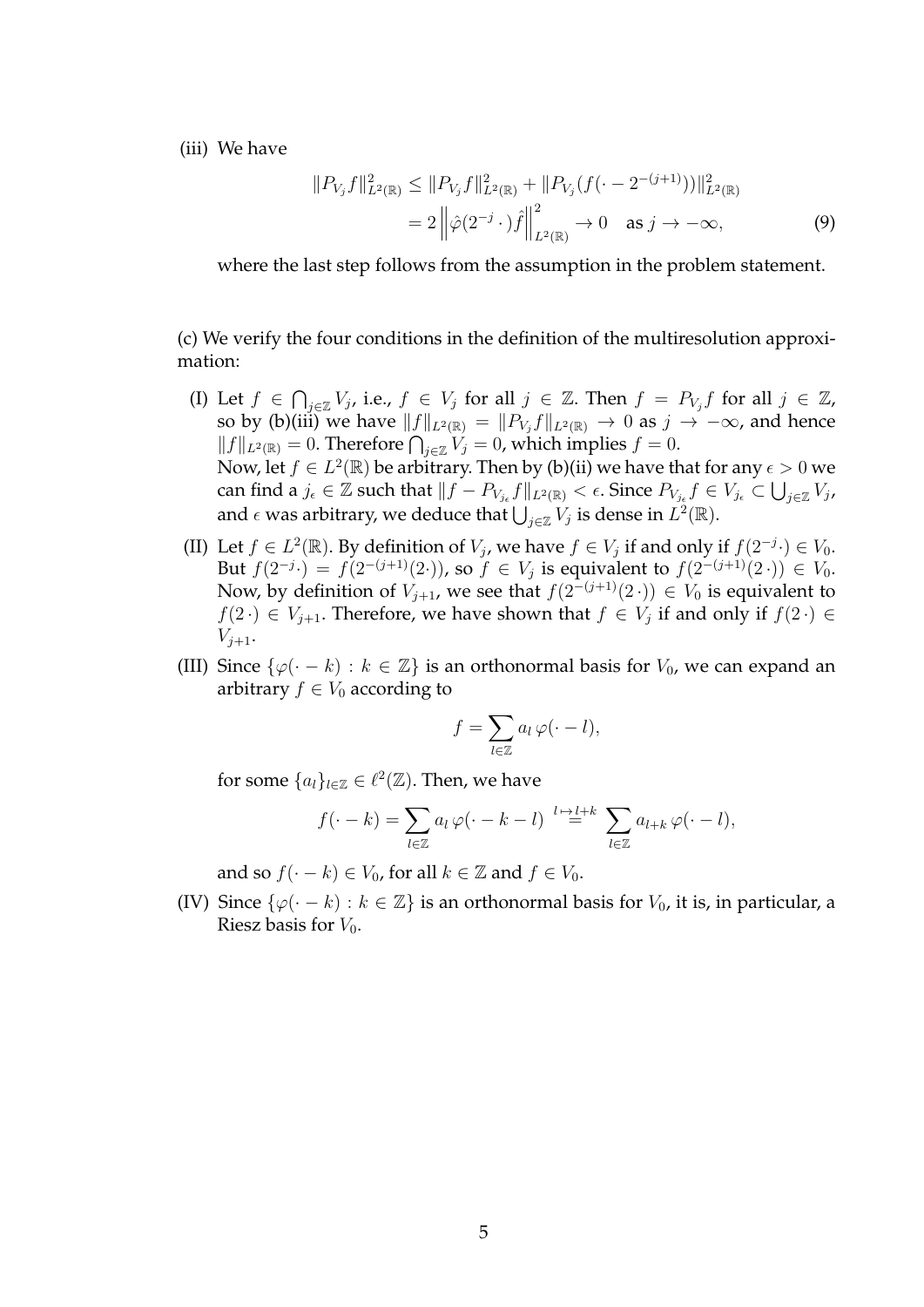### **Problem 3**

(a) Let  $f, g \in L^2(\mathbb{R})$  and  $x, y \in \mathbb{R}$  be arbitrary. We have the following reconstruction formula:

$$
f_{-x,-y} = \sum_{m,n \in \mathbb{Z}} \langle f_{-x,-y}, \tilde{g}_{mT,nF} \rangle g_{mT,nF}
$$
  
= 
$$
\sum_{m,n \in \mathbb{Z}} \langle f_{-x,0}, \tilde{g}_{mT,nF+y} \rangle g_{mT,nF}
$$
  
= 
$$
\sum_{m,n \in \mathbb{Z}} \langle f, e^{-2\pi i (nF+y)x} \tilde{g}_{mT+x,nF+y} \rangle g_{mT,nF}.
$$

Now we take the inner product of both sides of this equation with  $h_{-x,-y}$  to obtain

$$
\langle f_{-x,-y}, h_{-x,-y} \rangle = \sum_{m,n \in \mathbb{Z}} \langle f, e^{-2\pi i (nF+y)x} \tilde{g}_{mT+x,nF+y} \rangle \langle g_{mT,nF}, h_{-x,-y} \rangle
$$
  
\n
$$
= \sum_{m,n \in \mathbb{Z}} \langle f, e^{-2\pi i (nF+y)x} \tilde{g}_{mT+x,nF+y} \rangle \langle g_{mT,nF+y}, h_{-x,0} \rangle
$$
  
\n
$$
= \sum_{m,n \in \mathbb{Z}} \langle f, e^{-2\pi i (nF+y)x} \tilde{g}_{mT+x,nF+y} \rangle \langle e^{-2\pi i (nF+y)x} g_{mT+x,nF+y}, h \rangle
$$
  
\n
$$
= \sum_{m,n \in \mathbb{Z}} \langle f, \tilde{g}_{mT+x,nF+y} \rangle \langle g_{mT+x,nF+y}, h \rangle.
$$

Finally, note that  $\langle f_{-x,-y}, h_{-x,-y} \rangle = \langle f, h \rangle$ . Together with the previous equation, this yields the desired identity.

(b) Integrating as suggested, we get

$$
TF\langle f, h \rangle = \int_0^F \int_0^T \sum_{m,n \in \mathbb{Z}} \langle f, \tilde{g}_{mT+x,nF+y} \rangle \langle g_{mT+x,nF+y}, h \rangle \, dx \, dy
$$
  
\n
$$
= \sum_{m,n \in \mathbb{Z}} \int_0^F \int_0^T \langle f, \tilde{g}_{mT+x,nF+y} \rangle \langle g_{mT+x,nF+y}, h \rangle \, dx \, dy \qquad (10)
$$
  
\n
$$
= \sum_{m,n \in \mathbb{Z}} \int_{nF}^{(n+1)F} \int_{mT}^{(m+1)T} \langle f, \tilde{g}_{x,y} \rangle \langle g_{x,y}, h \rangle \, dx \, dy
$$
  
\n
$$
= \int_{\mathbb{R}^2} \langle f, \tilde{g}_{x,y} \rangle \langle g_{x,y}, h \rangle \, dx \, dy = \int_{\mathbb{R}^2} \langle f, \tilde{g}_{x,y} \rangle \overline{\langle h, g_{x,y} \rangle} \, dx \, dy
$$
  
\n
$$
= \langle f, h \rangle \overline{\langle \tilde{g}, g \rangle},
$$

where the last step follows by the identity (IR) given in the problem statement. Since  $f$  and  $h$  were arbitrary (and in particular can be chosen so that  $\langle f, h \rangle = 1$ ), we deduce  $\langle g, \tilde{g} \rangle = TF$ . To justify the change of order of summation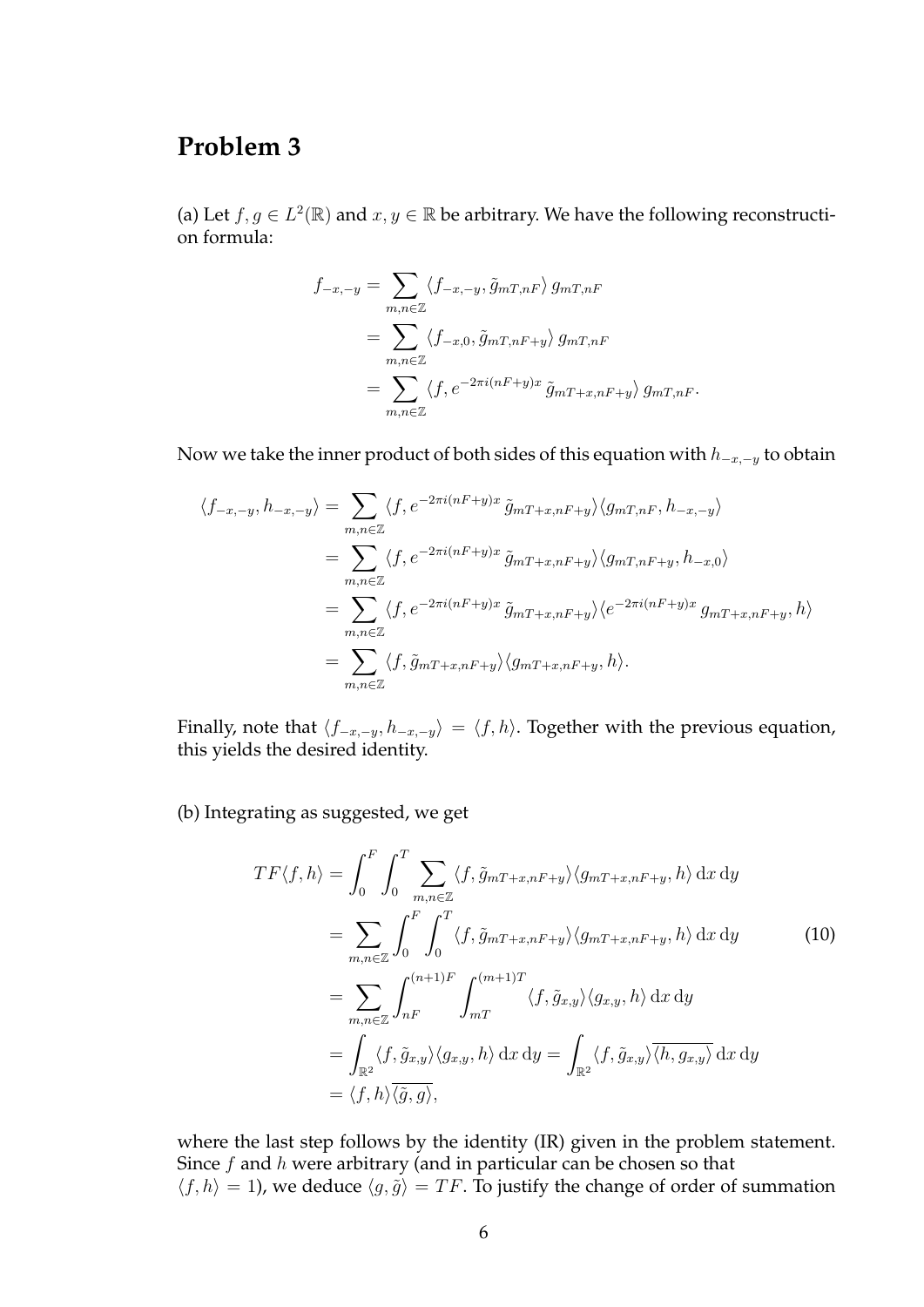and integration in (10), observe that

$$
\sum_{m,n\in\mathbb{Z}} \int_0^F \int_0^T \left| \langle f, \tilde{g}_{mT+x,nF+y} \rangle \langle g_{mT+x,nF+y}, h \rangle \right| dx dy =
$$
\n
$$
= \int_{\mathbb{R}^2} \left| \langle f, \tilde{g}_{x,y} \rangle \right| \left| \langle g_{x,y}, h \rangle \right| dx dy
$$
\n
$$
= \langle F_1, F_2 \rangle_{L^2(\mathbb{R}^2)} \leq \|F_1\|_{L^2(\mathbb{R}^2)} \|F_2\|_{L^2(\mathbb{R}^2)} < \infty,
$$
\n(11)

where  $F_1(x,y) = |\langle f, \tilde{g}_{x,y} \rangle|$  and  $F_2(x,y) = |\langle h, g_{x,y} \rangle|$  are  $L^2(\mathbb{R}^2)$  functions by the assumption at the beginning of the problem statement.

(c) We have the following two expansions:

$$
g = \sum_{m,n \in \mathbb{Z}} \langle g, \tilde{g}_{mT,nF} \rangle g_{mT,nF} = 1 \cdot g_{0,0} + \sum_{\substack{m,n \in \mathbb{Z} \\ (m,n) \neq (0,0)}} 0 \cdot g_{mT,nF}.
$$

Now, by the Lemma given in the problem statement, we have

$$
1^{2} + \sum_{\substack{m,n \in \mathbb{Z} \\ (m,n) \neq (0,0)}} 0^{2} = \sum_{m,n \in \mathbb{Z}} |\langle g, \tilde{g}_{mT,nF} \rangle|^{2} + |\langle g, \tilde{g}_{0,0} \rangle - 1|^{2} + \sum_{\substack{m,n \in \mathbb{Z} \\ (m,n) \neq (0,0)}} |\langle g, \tilde{g}_{mT,nF} \rangle - 0|^{2}
$$
  

$$
\geq |\langle g, \tilde{g}_{0,0} \rangle|^{2} + |\langle g, \tilde{g}_{0,0} \rangle - 1|^{2} \geq |\langle g, \tilde{g} \rangle|^{2} = (TF)^{2}, \qquad (12)
$$

where the first inequality is obtained by discarding all the terms on the right-hand side of the first equality except for the summands with  $(m, n) = (0, 0)$ . Thus, we have shown that  $TF \leq 1$ .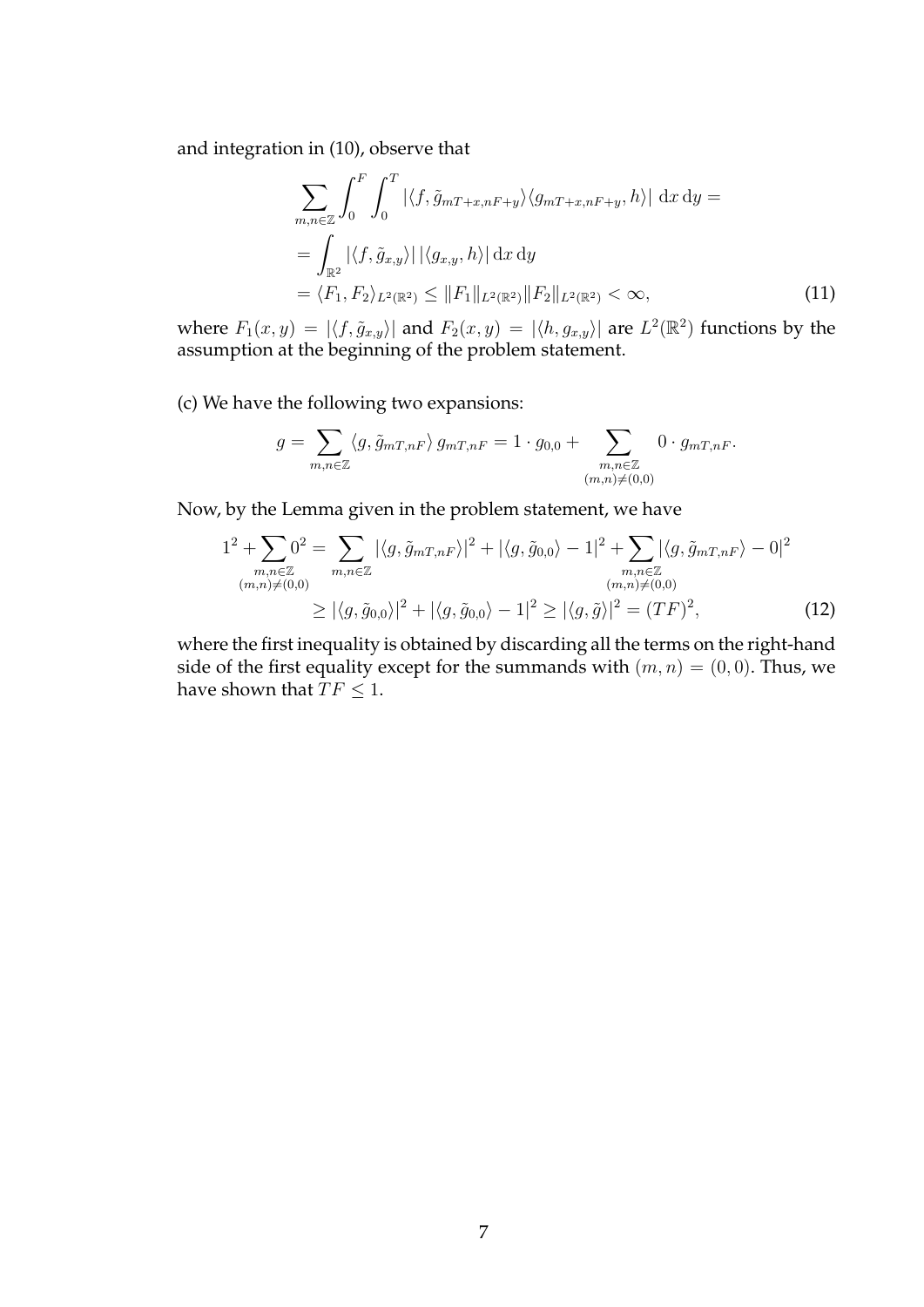#### **Problem 4**

(a) Let  $e_n = \mathbb{1}_{[n-1/2, n+1/2]}$  be the indicator function of the interval  $[n-1/2, n+1/2]$ 1/2]. Note that  $||e_n||_{L^2(\mathbb{R})} = 1$ , and so  $e_n \in L^2(\mathbb{R})$ . Then, by the Cauchy-Schwarz inequality we have

$$
\left| \int_{n-1/2}^{n+1/2} x(t) dt \right| = |\langle e_n, x \rangle| \leq ||e_n||_{L^2(\mathbb{R})} ||x||_{L^2(\mathbb{R})} = ||x||_{L^2(\mathbb{R})},
$$

for any  $x \in L^2(\mathbb{R})$  and  $n \in \mathbb{Z}$ , and thus  $(\mathcal{A}x)_n$  is well-defined for all  $x \in L^2(\mathbb{R})$ and  $n \in \mathbb{Z}$ . To show that  $Ax \in \ell^2(\mathbb{Z})$  whenever  $x \in L^2(\mathbb{R})$ , we again use the Cauchy-Schwarz inequality to get

$$
\|\mathcal{A}x\|_{\ell^2(\mathbb{Z})}^2 = \sum_{n \in \mathbb{Z}} |(\mathcal{A}x)_n|^2 = \sum_{n \in \mathbb{Z}^2} \left| \int_{n-1/2}^{n+1/2} x(t) dt \right|^2
$$
  

$$
\leq \sum_{n \in \mathbb{Z}^2} \int_{n-1/2}^{n+1/2} |x(t)|^2 dt = \int_{\mathbb{R}} |x(t)|^2 dt = \|x\|_{L^2(\mathbb{R})}^2,
$$

for all  $x\in L^2(\mathbb{R})$ . In particular, we have  $\|\mathcal{A}x\|_{\ell^2(\mathbb{Z})}<\infty$ , and so  $\mathcal A$  is well-defined. Also,  $A$  is linear, because integration is a linear operation. Finally, since  $\|\mathcal{A}x\|_{\ell}^2$  $\mathbb{R}^2_{\ell^2(\mathbb{Z})}\leq \|x\|_{L^2(\mathbb{R})}$ , for all  $x\in L^2(\mathbb{R})$ , we have that  $\mathcal A$  is bounded.

By definition of adjoint operators,  $A^*$  is the unique operator such that

$$
\langle \mathcal{A}x, y \rangle_{\ell^2(\mathbb{Z})} = \langle x, \mathcal{A}^*y \rangle_{L^2(\mathbb{R})},
$$

for all  $x \in L^2(\mathbb{R})$  and  $y \in \ell^2(\mathbb{Z})$ . For arbitrary, but fixed x and y, we calculate

$$
\langle Ax, y \rangle_{\ell^2(\mathbb{Z})} = \sum_{n \in \mathbb{Z}} (\mathcal{A}x)_n \cdot \overline{y_n} = \sum_{n \in \mathbb{Z}} \int_{n-1/2}^{n+1/2} x(t) dt \cdot \overline{y_n}
$$

$$
= \sum_{n \in \mathbb{Z}} \int_{n-1/2}^{n+1/2} x(t) \overline{y_n} dt
$$

$$
= \int_{\mathbb{R}} x(t) (\mathcal{A}^* y)(t) dy,
$$
(13)

where  $\mathcal{A}^* y$  is the piecewise-constant function given by  $(\mathcal{A}^* y)(t) = y_n$ for  $t \in [n - \frac{1}{2}]$  $\frac{1}{2}, n + \frac{1}{2}$  $\frac{1}{2}$ .

(b) It follows from the (a) that

$$
\|\mathcal{A}^* y\|_{L^2(\mathbb{R})}^2 = \sum_{n \in \mathbb{Z}} \int_{n-1/2}^{n+1/2} |y_n|^2 dt = \sum_{n \in \mathbb{Z}} |y_n|^2 = \|y\|_{\ell^2(\mathbb{Z})}^2 \quad \text{for all } y \in \ell^2(\mathbb{Z}),
$$

as desired.

(c) Let  ${e_n}_{n\in\mathbb{Z}}$  be the indicator functions defined at the beginning of (a). To show that  $\mathcal{G} = \{e_n : n \in \mathbb{Z}\}$  is a frame for  $\text{Im}(\mathcal{A}^*)$ , take an arbitrary  $x = \mathcal{A}^*y \in \text{Im}(\mathcal{A}^*)$ .